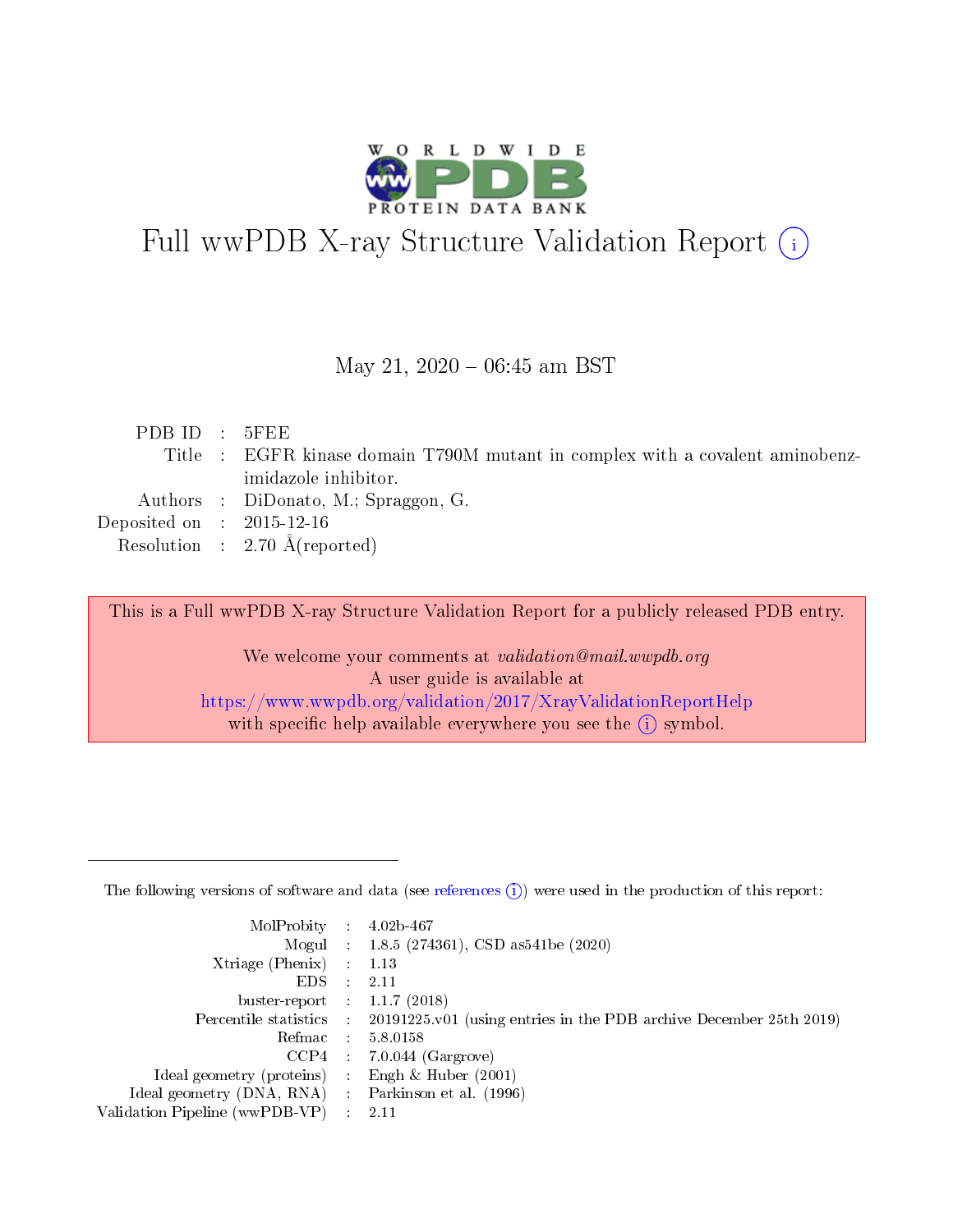# 1 [O](https://www.wwpdb.org/validation/2017/XrayValidationReportHelp#overall_quality)verall quality at a glance  $(i)$

The following experimental techniques were used to determine the structure: X-RAY DIFFRACTION

The reported resolution of this entry is 2.70 Å.

Percentile scores (ranging between 0-100) for global validation metrics of the entry are shown in the following graphic. The table shows the number of entries on which the scores are based.



| Metric                | Whole archive<br>$(\#\text{Entries})$ | Similar resolution<br>$(\#\text{Entries},\,\text{resolution}\,\,\text{range}(\textup{\AA}))$ |
|-----------------------|---------------------------------------|----------------------------------------------------------------------------------------------|
| $R_{free}$            | 130704                                | $2808(2.70-2.70)$                                                                            |
| Clashscore            | 141614                                | $3122(2.70-2.70)$                                                                            |
| Ramachandran outliers | 138981                                | $3069(2.70-2.70)$                                                                            |
| Sidechain outliers    | 138945                                | $3069(2.70-2.70)$                                                                            |
| RSRZ outliers         | 127900                                | $2737(2.70-2.70)$                                                                            |

The table below summarises the geometric issues observed across the polymeric chains and their fit to the electron density. The red, orange, yellow and green segments on the lower bar indicate the fraction of residues that contain outliers for  $>=3, 2, 1$  and 0 types of geometric quality criteria respectively. A grey segment represents the fraction of residues that are not modelled. The numeric value for each fraction is indicated below the corresponding segment, with a dot representing fractions  $\epsilon=5\%$  The upper red bar (where present) indicates the fraction of residues that have poor fit to the electron density. The numeric value is given above the bar.

| Mol | $\cap$ hain | Length      | Quality of chain |     |     |
|-----|-------------|-------------|------------------|-----|-----|
| л.  | . .         | າ ດ໐<br>J∠C | 3%<br>62%        | 24% | 13% |

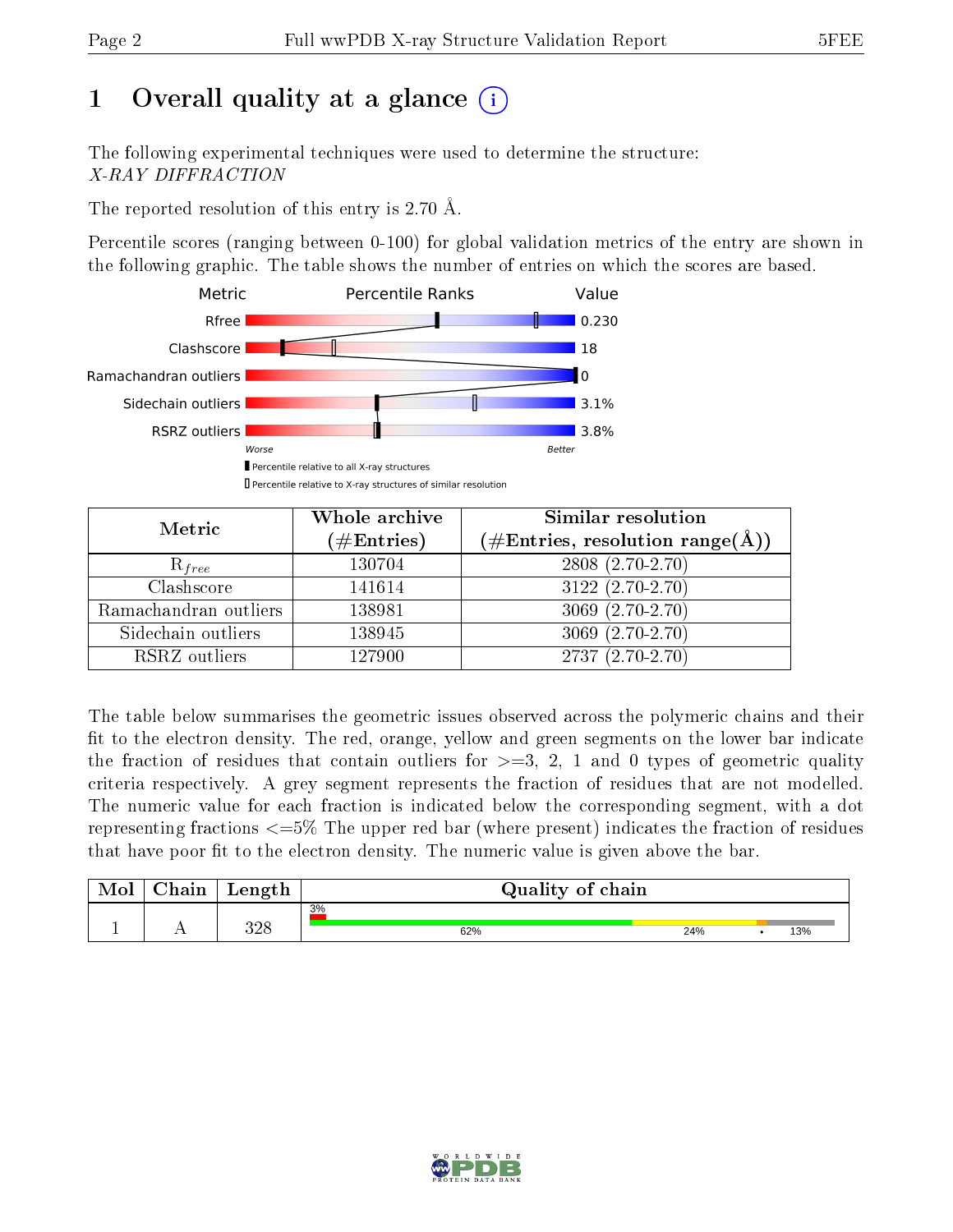# 2 Entry composition  $\left( \cdot \right)$

There are 3 unique types of molecules in this entry. The entry contains 2353 atoms, of which 0 are hydrogens and 0 are deuteriums.

In the tables below, the ZeroOcc column contains the number of atoms modelled with zero occupancy, the AltConf column contains the number of residues with at least one atom in alternate conformation and the Trace column contains the number of residues modelled with at most 2 atoms.

Molecule 1 is a protein called Epidermal growth factor receptor.

| Mol | $\perp$ Chain $\perp$ | Residues | Atoms         |      |     |     | $\text{ZeroOcc} \mid \text{AltConf} \mid \text{Trace} \mid$ |  |  |
|-----|-----------------------|----------|---------------|------|-----|-----|-------------------------------------------------------------|--|--|
|     |                       | 287      | Total<br>2308 | .488 | 385 | 418 |                                                             |  |  |

There are 2 discrepancies between the modelled and reference sequences:

| Chain |     | Residue   Modelled | ' Actual<br>Comment |                     | Reference         |
|-------|-----|--------------------|---------------------|---------------------|-------------------|
|       | 695 | GLY                |                     | expression tag      | <b>UNP P00533</b> |
|       | 790 | MET                | THR                 | engineered mutation | † UNP P00533      |

• Molecule 2 is  ${N}$ -[7-methyl-1-[(3  ${R}$ )-1-propanoylazepan-3-yl]benzimidazol-2-yl]-3-(triflu oromethyl)benzamide (three-letter code: 5X4) (formula:  $C_{25}H_{27}F_3N_4O_2$ ).



| $\text{Mol}$ | $\mid$ Chain   Residues $\mid$ | Atoms         |  |  |        | $ZeroOcc \mid AltConf \mid$ |  |
|--------------|--------------------------------|---------------|--|--|--------|-----------------------------|--|
|              |                                | Total C F N O |  |  | 25 3 4 |                             |  |

• Molecule 3 is water.

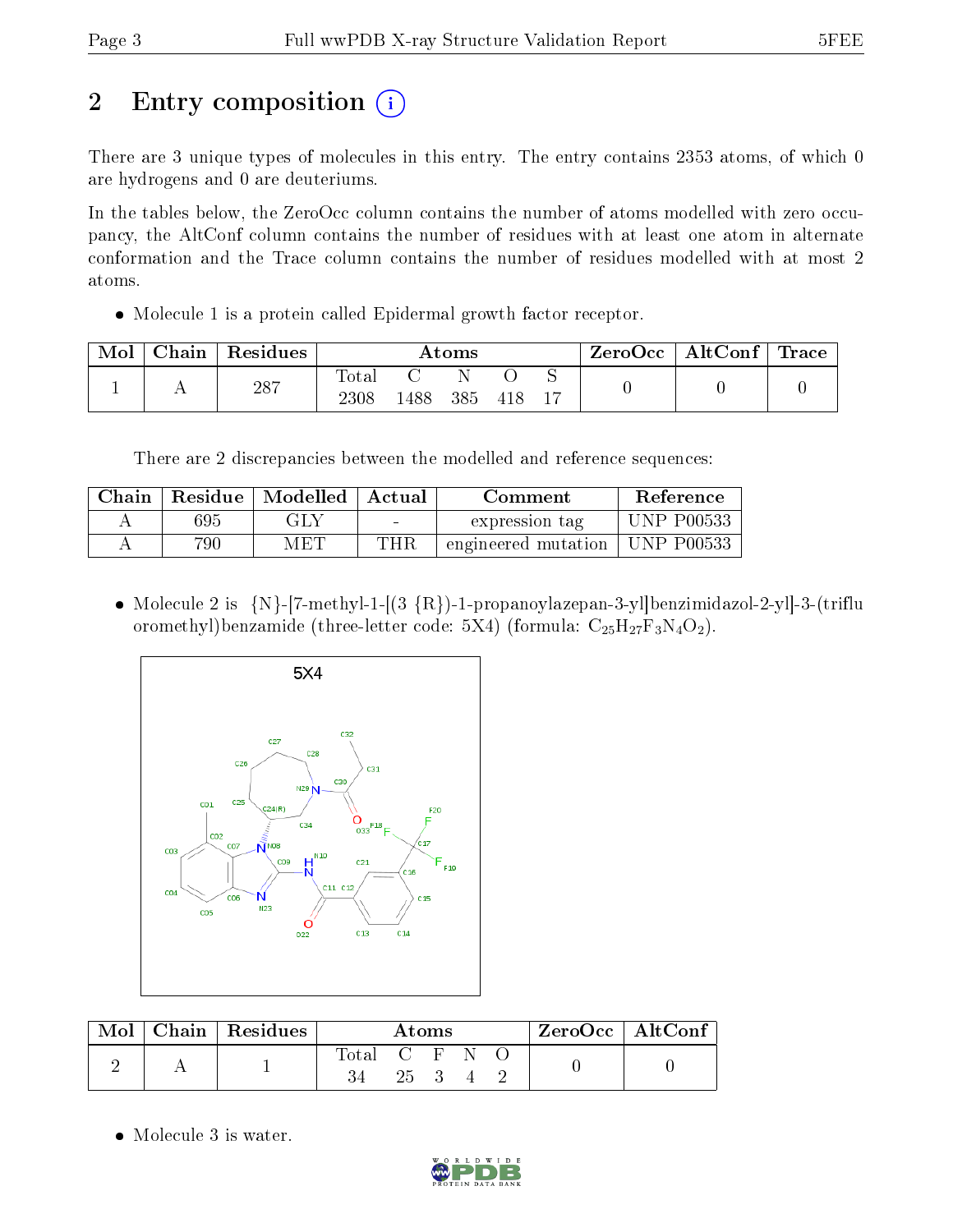|  | $\text{Mol}$   Chain   Residues | Atoms | $\mid$ ZeroOcc $\mid$ AltConf $\mid$ |
|--|---------------------------------|-------|--------------------------------------|
|  |                                 | Total |                                      |

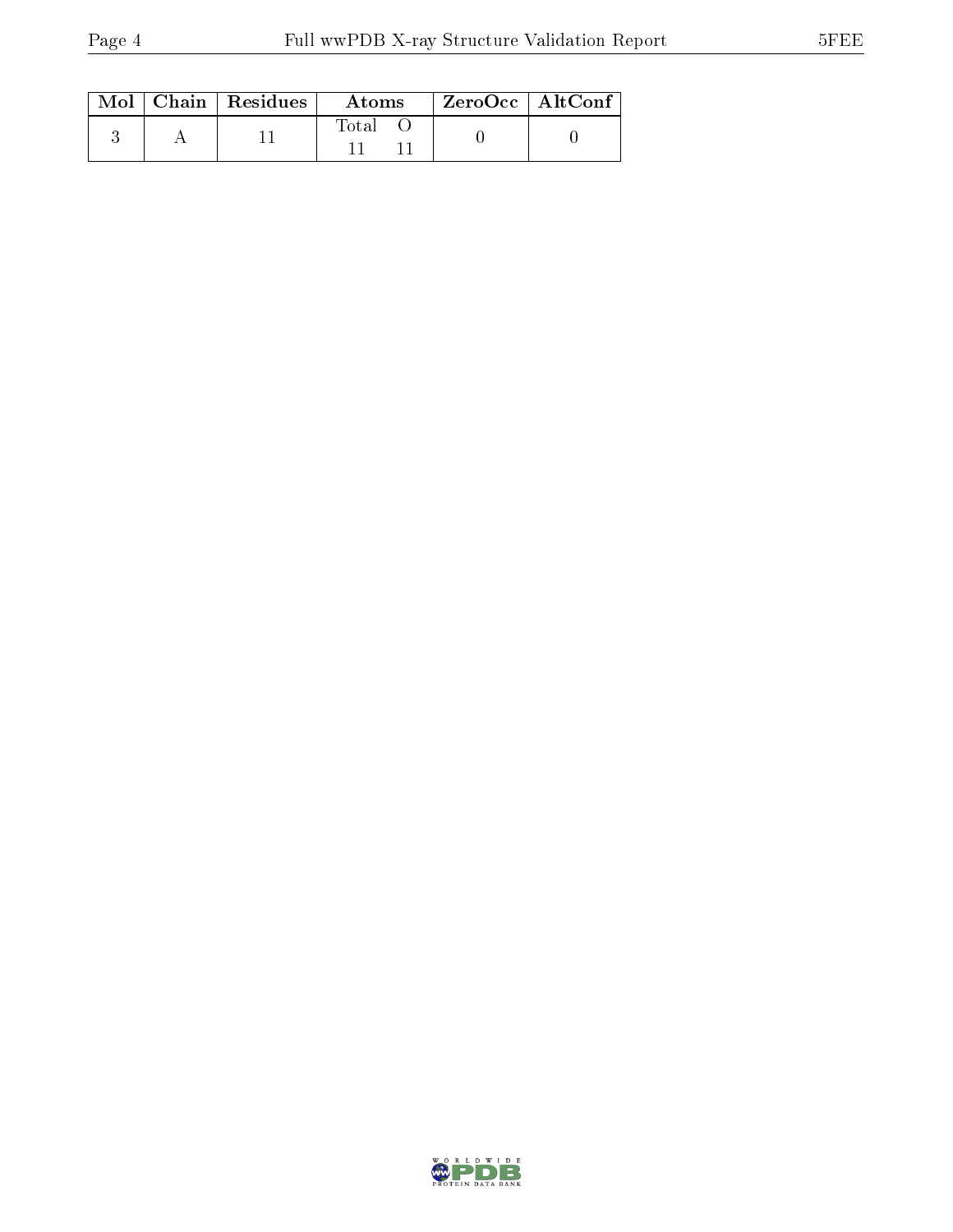## 3 Residue-property plots  $(i)$

These plots are drawn for all protein, RNA and DNA chains in the entry. The first graphic for a chain summarises the proportions of the various outlier classes displayed in the second graphic. The second graphic shows the sequence view annotated by issues in geometry and electron density. Residues are color-coded according to the number of geometric quality criteria for which they contain at least one outlier: green  $= 0$ , yellow  $= 1$ , orange  $= 2$  and red  $= 3$  or more. A red dot above a residue indicates a poor fit to the electron density (RSRZ  $> 2$ ). Stretches of 2 or more consecutive residues without any outlier are shown as a green connector. Residues present in the sample, but not in the model, are shown in grey.



• Molecule 1: Epidermal growth factor receptor

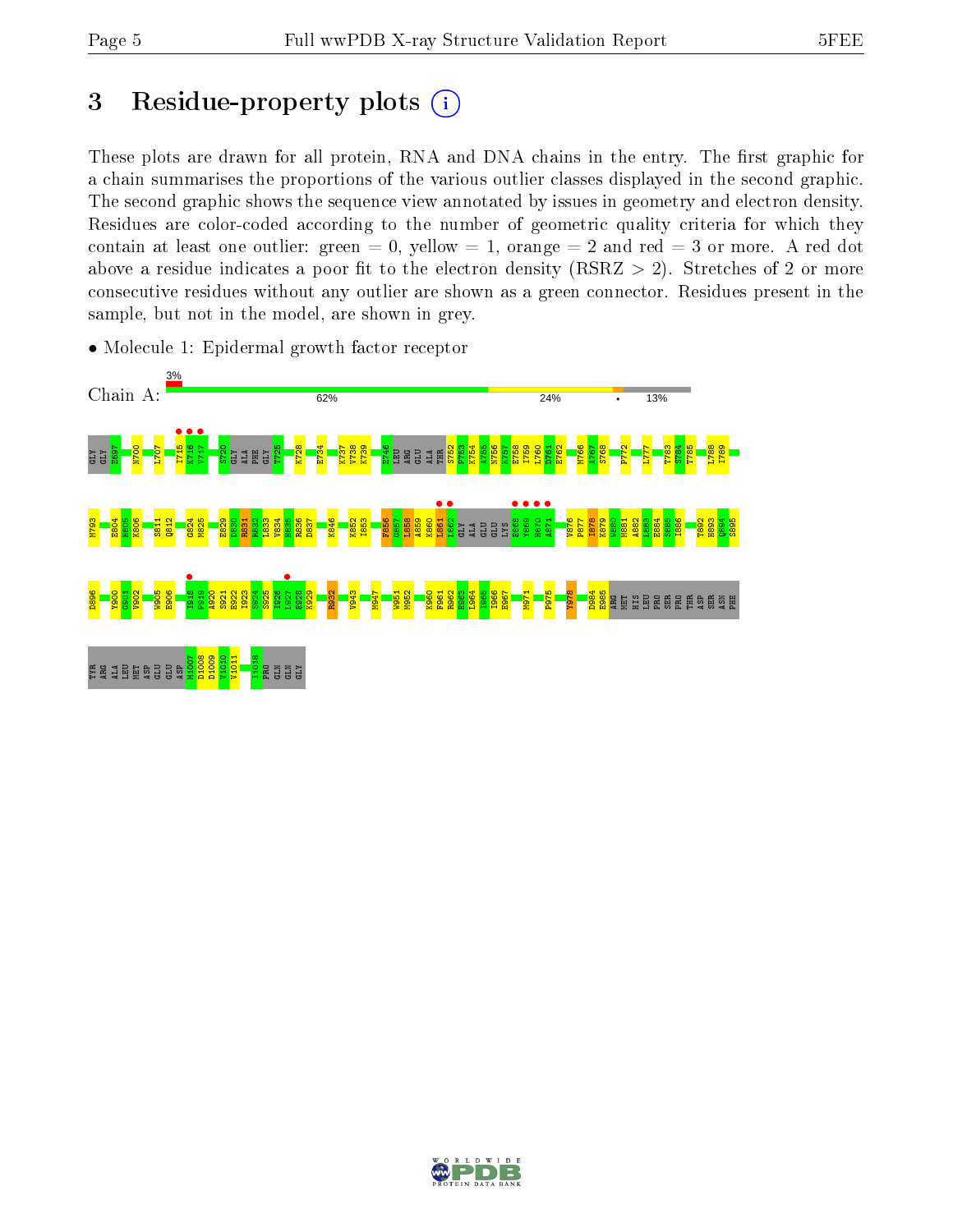## 4 Data and refinement statistics  $(i)$

| Property                                                             | Value                                               | Source     |
|----------------------------------------------------------------------|-----------------------------------------------------|------------|
| Space group                                                          | I 2 3                                               | Depositor  |
| Cell constants                                                       | $145.10\text{\AA}$<br>145.10Å<br>$145.10\text{\AA}$ |            |
| a, b, c, $\alpha$ , $\beta$ , $\gamma$                               | $90.00^\circ$<br>$90.00^\circ$<br>$90.00^\circ$     | Depositor  |
| Resolution $(A)$                                                     | $59.24 - 2.70$                                      | Depositor  |
|                                                                      | 59.24<br>$-2.70$                                    | <b>EDS</b> |
| % Data completeness                                                  | 99.9 (59.24-2.70)                                   | Depositor  |
| (in resolution range)                                                | 99.7 (59.24-2.70)                                   | <b>EDS</b> |
| $R_{merge}$                                                          | 0.08                                                | Depositor  |
| $\mathrm{R}_{sym}$                                                   | (Not available)                                     | Depositor  |
| $\langle I/\sigma(I) \rangle^{-1}$                                   | 2.61 (at $2.69\text{\AA})$                          | Xtriage    |
| Refinement program                                                   | PHENIX (1.10.1 2155: ???)                           | Depositor  |
|                                                                      | $0.188$ , $0.229$                                   | Depositor  |
| $R, R_{free}$                                                        | 0.189<br>0.230                                      | DCC        |
| $R_{free}$ test set                                                  | 1407 reflections $(9.97\%)$                         | wwPDB-VP   |
| Wilson B-factor $(A^2)$                                              | 68.6                                                | Xtriage    |
| Anisotropy                                                           | 0.000                                               | Xtriage    |
| Bulk solvent $k_{sol}(e/\mathring{A}^3)$ , $B_{sol}(\mathring{A}^2)$ | $0.35$ , $56.4$                                     | <b>EDS</b> |
| L-test for twinning <sup>2</sup>                                     | $>$ = 0.50, < $L^2$ > = 0.33<br>< L                 | Xtriage    |
| Estimated twinning fraction                                          | $0.029$ for $-l,-k,-h$                              | Xtriage    |
| $F_o, F_c$ correlation                                               | 0.95                                                | <b>EDS</b> |
| Total number of atoms                                                | 2353                                                | wwPDB-VP   |
| Average B, all atoms $(A^2)$                                         | 76.0                                                | wwPDB-VP   |

Xtriage's analysis on translational NCS is as follows: The largest off-origin peak in the Patterson function is  $2.84\%$  of the height of the origin peak. No significant pseudotranslation is detected.

<sup>&</sup>lt;sup>2</sup>Theoretical values of  $\langle |L| \rangle$ ,  $\langle L^2 \rangle$  for acentric reflections are 0.5, 0.333 respectively for untwinned datasets, and 0.375, 0.2 for perfectly twinned datasets.



<span id="page-5-1"></span><span id="page-5-0"></span><sup>1</sup> Intensities estimated from amplitudes.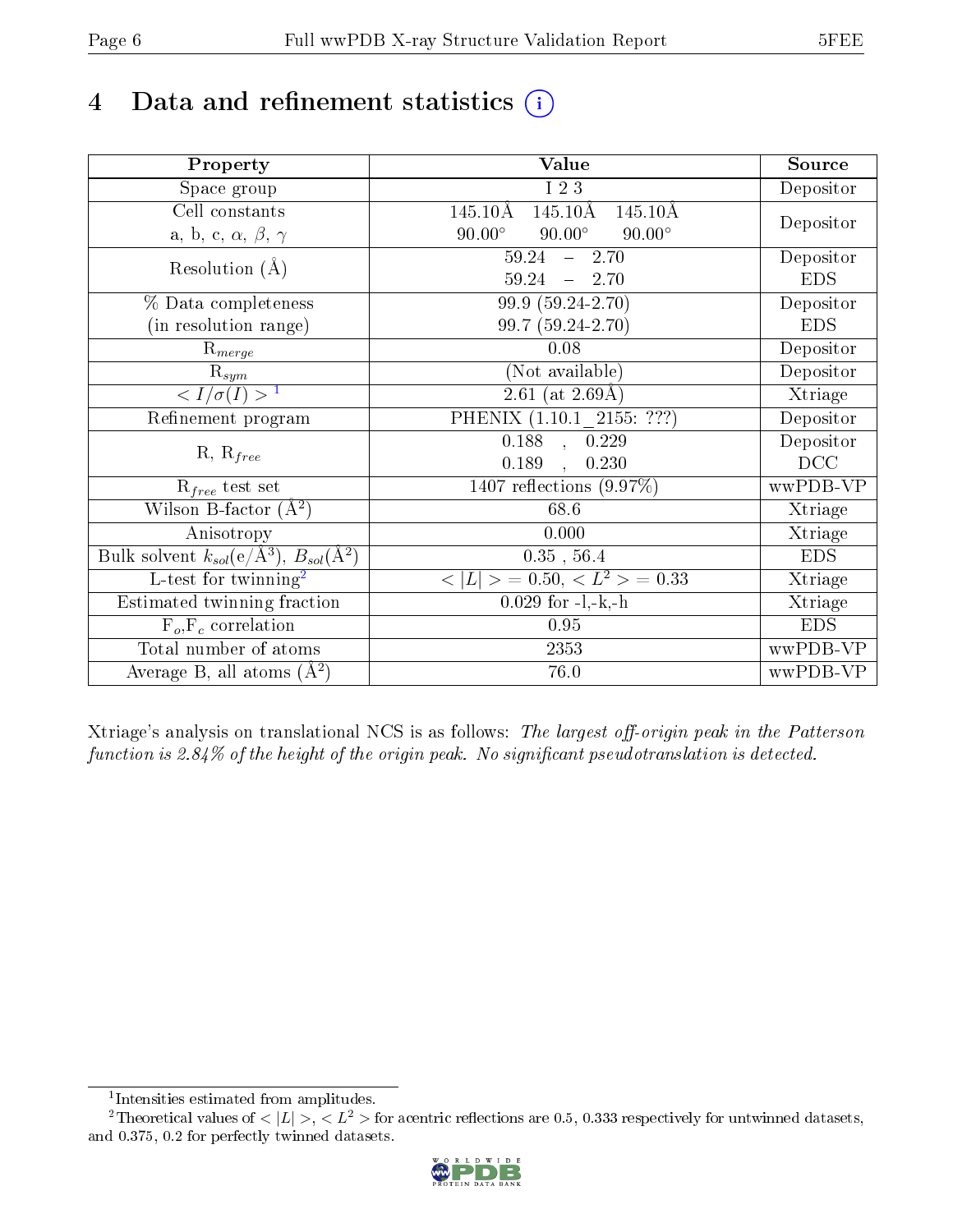# 5 Model quality  $(i)$

## 5.1 Standard geometry  $(i)$

Bond lengths and bond angles in the following residue types are not validated in this section: 5X4

The Z score for a bond length (or angle) is the number of standard deviations the observed value is removed from the expected value. A bond length (or angle) with  $|Z| > 5$  is considered an outlier worth inspection. RMSZ is the root-mean-square of all Z scores of the bond lengths (or angles).

| $Mol$   Chain |      | Bond lengths    |                     | Bond angles     |  |
|---------------|------|-----------------|---------------------|-----------------|--|
|               | RMSZ | # $ Z  > 5$     | RMSZ<br># $ Z  > 5$ |                 |  |
|               | 0.69 | $2/2355(0.1\%)$ | 0.86                | $4/3183(0.1\%)$ |  |

All (2) bond length outliers are listed below:

| Mol |  | $ $ Chain $ $ Res $ $ Type $ $ Atoms $ $ | $Z \mid$ Observed( $\AA$ )   Ideal( $\AA$ ) |               |
|-----|--|------------------------------------------|---------------------------------------------|---------------|
|     |  | 978   TYR   CE1-CZ   5.15                | 1.45                                        | 1.38          |
|     |  | $922$   GLU   CG-CD   -5.11              |                                             | $1.5^{\circ}$ |

All (4) bond angle outliers are listed below:

| Mol | Chain |     | $\vert$ Res $\vert$ Type | Atoms        |          | Observed $(°)$ | Ideal $(^{\circ}$ |
|-----|-------|-----|--------------------------|--------------|----------|----------------|-------------------|
|     |       | 932 | ARG                      | NE-CZ-NH1    | - 15 56  | 112.52         | 120.30            |
|     |       | 932 | ARG                      | NE-CZ-NH2    | 10.47    | 125.54         | 120.30            |
|     |       | 861 | L EH                     | CB-CG-CD1    | $-10.26$ | 93.56          | 111 00            |
|     |       | 878 | ILE.                     | $CG1-CB-CG2$ | -6.18    | 97.80          | 111 40            |

There are no chirality outliers.

There are no planarity outliers.

### 5.2 Too-close contacts  $(i)$

In the following table, the Non-H and H(model) columns list the number of non-hydrogen atoms and hydrogen atoms in the chain respectively. The H(added) column lists the number of hydrogen atoms added and optimized by MolProbity. The Clashes column lists the number of clashes within the asymmetric unit, whereas Symm-Clashes lists symmetry related clashes.

| Mol |  |  | Chain   Non-H   H(model)   H(added)   Clashes   Symm-Clashes |
|-----|--|--|--------------------------------------------------------------|
|     |  |  |                                                              |
|     |  |  |                                                              |

Continued on next page...

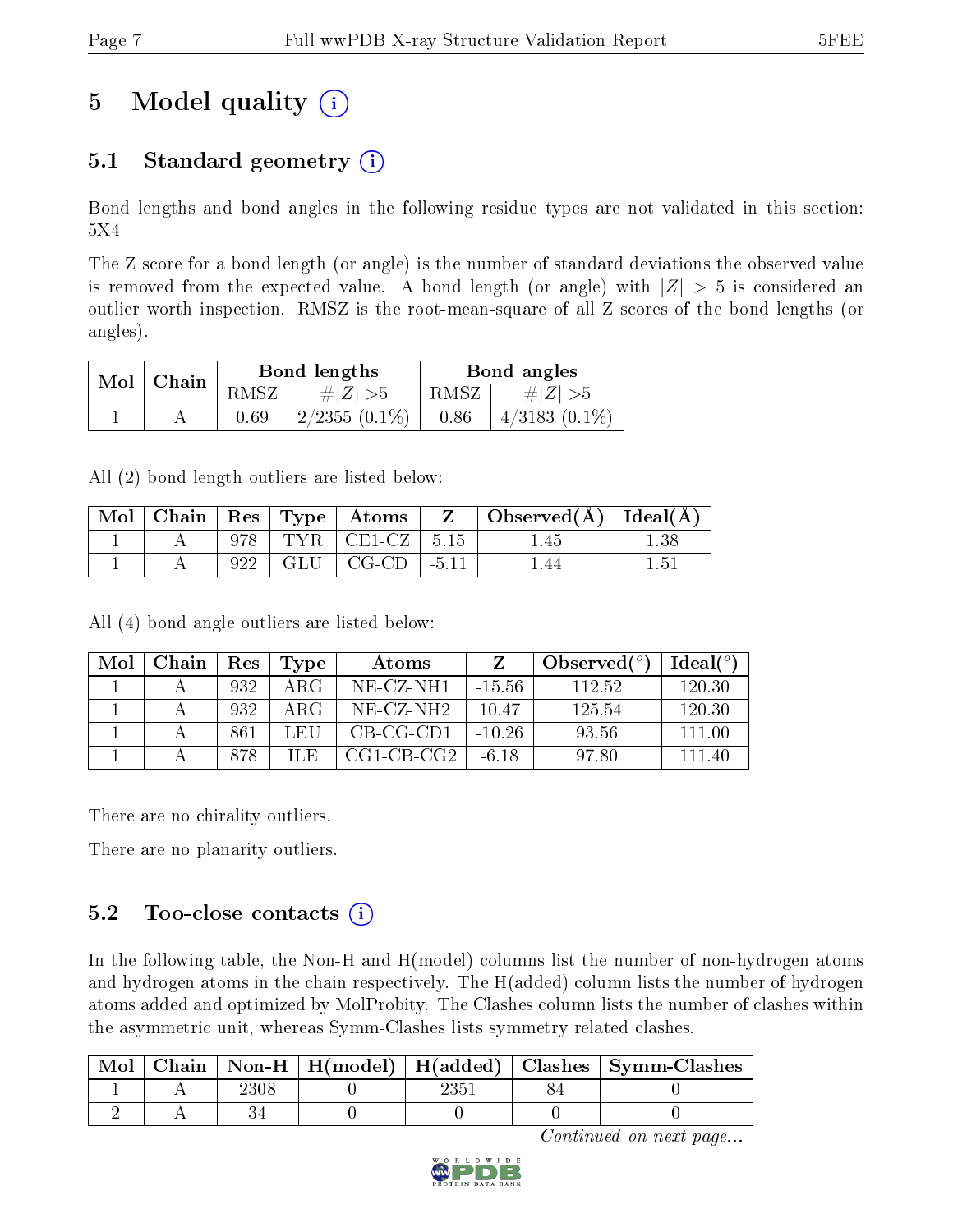Continued from previous page...

| Mol |  |  | Chain   Non-H   H(model)   H(added)   Clashes   Symm-Clashes |
|-----|--|--|--------------------------------------------------------------|
|     |  |  |                                                              |
|     |  |  |                                                              |

The all-atom clashscore is defined as the number of clashes found per 1000 atoms (including hydrogen atoms). The all-atom clashscore for this structure is 18.

All (84) close contacts within the same asymmetric unit are listed below, sorted by their clash magnitude.

| Atom-1                       | Atom-2                       | Interatomic       | Clash         |
|------------------------------|------------------------------|-------------------|---------------|
|                              |                              | distance(A)       | overlap $(A)$ |
| 1:A:932:ARG:NH1              | 1: A:951:TRP:HB3             | 1.53              | 1.23          |
| $1:A:932:A\overline{R}G:NH1$ | 1: A:951:TRP:O               | 1.93              | 1.00          |
| 1:A:932:ARG:NH1              | 1: A:951:TRP:CB              | 2.25              | 0.98          |
| 1:A:932:ARG:HH11             | 1:A:951:TRP:HB3              | 1.26              | 0.96          |
| 1: A:783:THR:OG1             | 1:A:785:THR:O                | 1.84              | 0.94          |
| $1: A:856:$ PHE:HB2          | 1:A:859:ALA:HB2              | 1.62              | 0.79          |
| 1:A:932:ARG:HH12             | 1: A:951:TRP:C               | 1.87              | 0.78          |
| 1: A:892:THR:HG23            | 1: A:895: SER:H              | 1.51              | 0.75          |
| 1:A:878:ILE:HG21             | 1:A:920:ALA:HB1              | 1.67              | $0.75\,$      |
| 1: A:793:MET:HE1             | 1: A:846: LYS: HB2           | 1.68              | 0.74          |
| 1:A:752:SER:O                | 1: A:756: ASN:ND2            | 2.22              | 0.72          |
| 1:A:878:ILE:HG21             | 1:A:920:ALA:CB               | 2.19              | 0.72          |
| 1:A:833:LEU:HD12             | 1:A:861:LEU:HD11             | 1.71              | 0.71          |
| 1:A:768:SER:O                | $1:A:831:ARG:\overline{NH1}$ | 2.25              | 0.70          |
| 1:A:836:ARG:HB2              | 1:A:858:LEU:HG               | 1.74              | 0.69          |
| 1:A:833:LEU:HD21             | 1:A:859:ALA:HB1              | 1.75              | 0.68          |
| 1:A:932:ARG:HH12             | 1: A:951:TRP:CB              | 1.97              | 0.68          |
| 1: A:756:ASN:HA              | 1:A:759:ILE:HG22             | 1.76              | 0.67          |
| 1:A:932:ARG:HH11             | 1: A:951:TRP:CB              | 1.99              | 0.66          |
| 1: A:837: ASP:HB2            | 1:A:858:LEU:HD21             | 1.77              | 0.66          |
| 1:A:932:ARG:CZ               | 1: A:951:TRP:O               | 2.43              | 0.65          |
| 1: A:793: MET:CE             | 1:A:846:LYS:HB2              | 2.26              | 0.65          |
| 1:A:932:ARG:NH2              | 1: A:951:TRP:O               | 2.34              | 0.59          |
| 1: A:879: LYS: NZ            | 1:A:923:ILE:HD11             | $2.17\,$          | 0.59          |
| 1: A:812: GLN:HG3            | 1:A:975:PRO:HG3              | 1.85              | 0.58          |
| 1:A:837:ASP:HB2              | 1:A:858:LEU:CD2              | 2.33              | 0.57          |
| 1:A:943:VAL:HG22             | 1: A:971:MET:CE              | $\overline{2.34}$ | 0.57          |
| 1:A:829:GLU:OE1              | 1: A:960: LYS: NZ            | 2.36              | 0.57          |
| 1: A: 833: LEU: CD1          | 1:A:861:LEU:HD11             | 2.34              | $0.56\,$      |
| 1:A:920:ALA:HA               | 1:A:923:ILE:HD13             | 1.86              | $0.56\,$      |
| 1:A:739:LYS:NZ               | 1: A:1009: ASP:H             | 2.05              | 0.54          |
| 1:A:759:ILE:HD11             | 1:A:788:LEU:HG               | 1.89              | 0.53          |

Continued on next page...

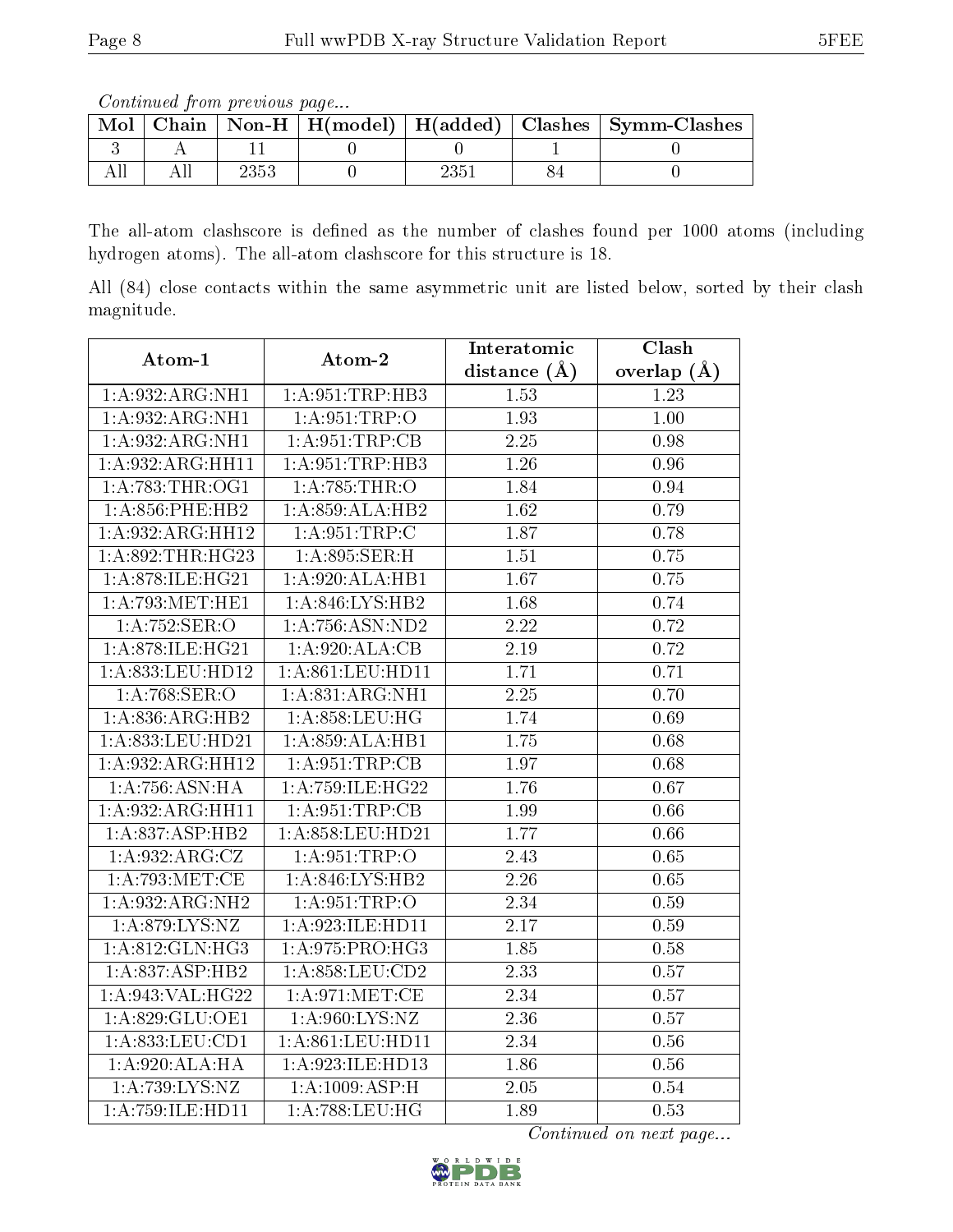| Continueu from previous page |                                      | Interatomic    | Clash           |
|------------------------------|--------------------------------------|----------------|-----------------|
| Atom-1                       | Atom-2                               | distance $(A)$ | overlap $(\AA)$ |
| 1:A:943:VAL:HG22             | 1: A:971: MET:HE3                    | 1.89           | 0.53            |
| 1: A:962: ARG:O              | 1: A:966: ILE: HG13                  | 2.09           | 0.53            |
| 1:A:754:LYS:O                | 1: A:758: GLU: HG2                   | 2.09           | 0.52            |
| 1:A:892:THR:H                | 1: A:895: SER: HB3                   | 1.74           | 0.51            |
| 1: A:902: VAL:O              | 1: A:906: GLU:HG3                    | 2.10           | 0.50            |
| 1: A:812: GLN: HG3           | 1:A:975:PRO:CG                       | 2.41           | 0.50            |
| 1: A:829: GLU: HA            | 1: A:893:HIS:CE1                     | 2.47           | 0.50            |
| 1: A:858:LEU:CD2             | 1:A:858:LEU:H                        | 2.24           | 0.49            |
| 1: A: 833: LEU: CG           | 1:A:861:LEU:HD11                     | 2.42           | 0.49            |
| 1: A:766:MET:HB3             | 1: A:777:LEU:HB2                     | 1.94           | 0.49            |
| 1:A:829:GLU:HG3              | 1: A:893:HIS:CG                      | 2.47           | 0.49            |
| 1:A:882:ALA:O                | 1: A:886: ILE: HG13                  | 2.13           | 0.49            |
| 1:A:834:VAL:HG12             | 1: A:836:ARG:HG3                     | 1.95           | 0.48            |
| 1:A:715:ILE:HD12             | 1:A:728:LYS:HE2                      | 1.96           | 0.48            |
| 1:A:772:PRO:O                | 1: A:852: LYS: HE2                   | 2.13           | 0.48            |
| 1: A:804: GLU:HG3            | 1: A:804: GLU:O                      | 2.14           | 0.48            |
| 1:A:707:LEU:HD12             | 1:A:789:ILE:HD13                     | 1.95           | 0.47            |
| 1: A: 759: ILE: HG13         | 1:A:788:LEU:HD21                     | 1.96           | 0.47            |
| $1: A:856:$ PHE:HB2          | 1:A:859:ALA:CB                       | 2.39           | 0.47            |
| 1:A:837:ASP:CB               | 1: A:858: LEU: HD21                  | 2.42           | 0.47            |
| 1: A:734: GLU:N              | 3:A:1202:HOH:O                       | 2.47           | 0.46            |
| 1:A:884:GLU:OE1              | 1:A:884:GLU:N                        | 2.25           | 0.46            |
| 1: A:893: HIS:O              | 1: A:896: ASP:HB2                    | 2.15           | 0.46            |
| 1: A:858:LEU:HD23            | 1:A:858:LEU:H                        | 1.81           | 0.45            |
| 1: A:756: ASN: HA            | 1:A:759:ILE:CG2                      | 2.45           | 0.45            |
| 1: A:836: ARG:O              | 1:A:858:LEU:HD11                     | 2.17           | 0.45            |
| 1: A:825: MET:HB3            | 1: A:961:PHE:CE2                     | 2.51           | 0.45            |
| 1:A:824:GLY:HA3              | 1:A:853:ILE:HD12                     | 1.99           | 0.44            |
| 1: A:877: PRO:O              | 1: A:878: ILE:HG22                   | 2.17           | 0.44            |
| 1:A:878:ILE:HG21             | 1:A:920:ALA:HB2                      | 1.98           | 0.44            |
| 1:A:925:SER:O                | 1: A:929: LYS: HG3                   | 2.18           | 0.44            |
| 1:A:860:LYS:O                | $1:\overline{A}:861:\text{LEU}:HD13$ | 2.17           | 0.44            |
| 1:A:932:ARG:HH12             | 1: A:951:TRP:CA                      | 2.30           | 0.44            |
| 1:A:738:VAL:CG1              | 1:A:1011:VAL:HG21                    | 2.48           | 0.44            |
| 1:A:932:ARG:HD3              | 1: A:932: ARG: HA                    | 1.75           | 0.44            |
| 1: A:984: ASP:O              | 1:A:985:GLU:HB3                      | 2.18           | 0.43            |
| 1:A:876:VAL:HB               | 1: A:881: MET:SD                     | 2.57           | 0.43            |
| 1: A:905:TRP:HA              | 1:A:947:MET:HE3                      | 1.99           | 0.43            |
| 1: A:762: GLU:HG2            | 1: A:766: MET:CE                     | 2.48           | 0.43            |
| 1: A:900: TYR: CE1           | 1: A:964:LEU:HD13                    | 2.53           | 0.43            |
| 1: A: 833: LEU: HG           | 1:A:861:LEU:HD11                     | 2.00           | 0.43            |

Continued from previous page.

Continued on next page...

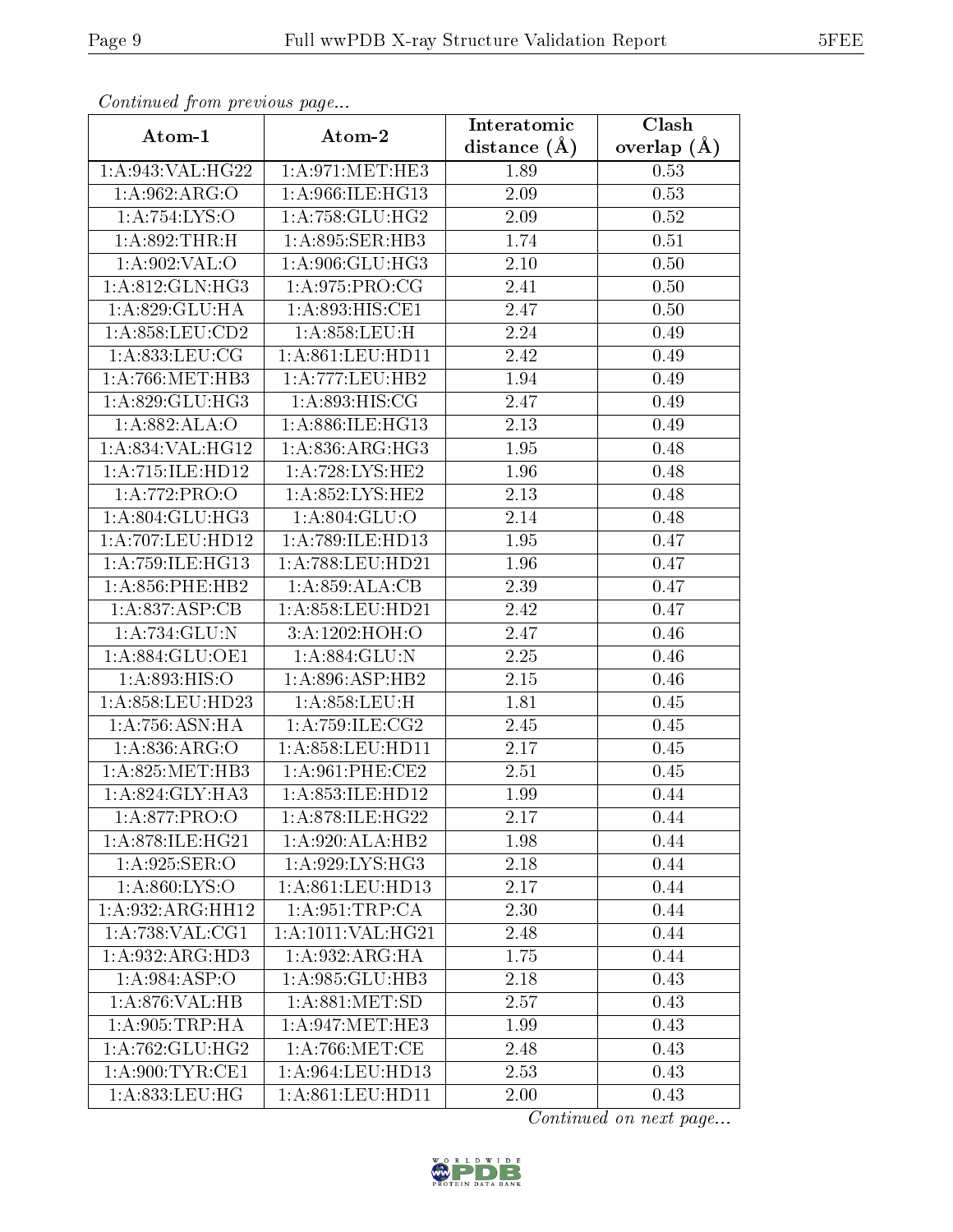| $Atom-1$           | Atom-2              | Interatomic<br>distance $(A)$ | Clash<br>overlap $(A)$ |
|--------------------|---------------------|-------------------------------|------------------------|
| 1: A:806: LYS: HE2 | 1: A:806: LYS:HB3   | 1.80                          | 0.43                   |
| 1: A:766: MET:HG3  | $1: A:856:$ PHE:CE2 | 2.54                          | 0.42                   |
| 1: A:829: GLU:HG3  | 1:A:893:HIS:CD2     | 2.54                          | 0.42                   |
| 1: A:860: LYS:C    | 1: A:861:LEU:HD13   | 2.40                          | 0.42                   |
| 1:A:811:SER:OG     | 1:A:975:PRO:HB2     | 2.20                          | 0.42                   |
| 1:A:967:GLU:O      | 1: A:971: MET:HG3   | 2.20                          | 0.42                   |
| 1:A:943:VAL:HG22   | 1: A:971: MET:HE1   | 2.02                          | 0.42                   |
| 1:A:760:LEU:HD23   | 1:A:760:LEU:HA      | 1.94                          | 0.41                   |
| 1: A:836: ARG:HD3  | 1: A:858: LEU:O     | 2.20                          | 0.41                   |
| 1: A:858: LEU:HD23 | 1: A:858:LEU:N      | 2.36                          | 0.41                   |
| 1: A:971:MET:HB3   | 1: A:978: TYR: CD1  | 2.57                          | 0.40                   |

Continued from previous page...

There are no symmetry-related clashes.

### 5.3 Torsion angles (i)

#### 5.3.1 Protein backbone  $(i)$

In the following table, the Percentiles column shows the percent Ramachandran outliers of the chain as a percentile score with respect to all X-ray entries followed by that with respect to entries of similar resolution.

The Analysed column shows the number of residues for which the backbone conformation was analysed, and the total number of residues.

| Mol   Chain | $\boldsymbol{\mathrm{Analysed}}$        | Favoured   Allowed   Outliers   Percentiles |  |                         |
|-------------|-----------------------------------------|---------------------------------------------|--|-------------------------|
|             | $277/328$ (84\%)   269 (97\%)   8 (3\%) |                                             |  | $\vert$ 100 100 $\vert$ |

There are no Ramachandran outliers to report.

#### 5.3.2 Protein sidechains  $\left( \widehat{\mathbf{i}} \right)$

In the following table, the Percentiles column shows the percent sidechain outliers of the chain as a percentile score with respect to all X-ray entries followed by that with respect to entries of similar resolution.

The Analysed column shows the number of residues for which the sidechain conformation was analysed, and the total number of residues.

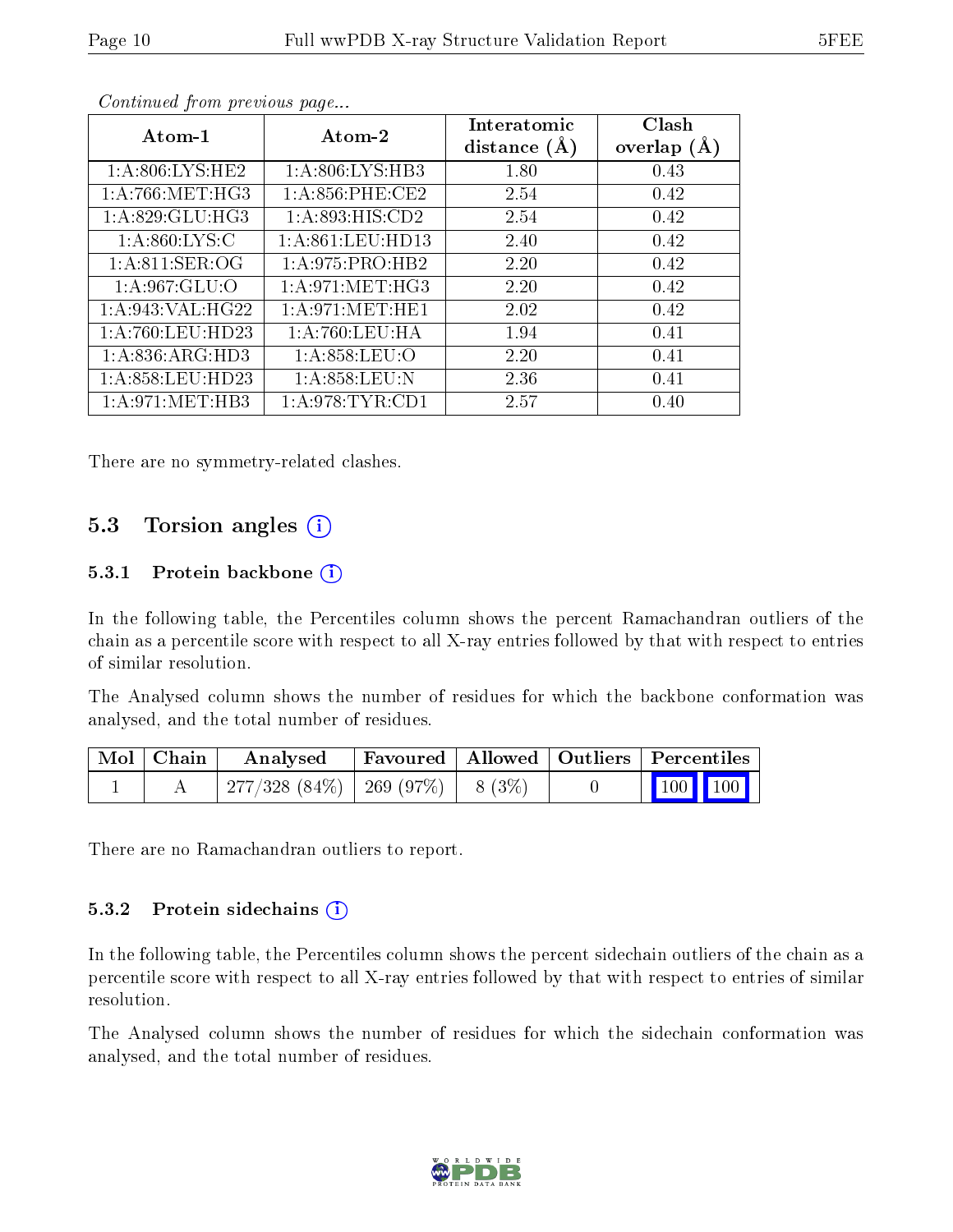| Mol   Chain | Analysed                     |          | Rotameric   Outliers   Percentiles |            |
|-------------|------------------------------|----------|------------------------------------|------------|
|             | $256/287(89\%)$   248 (97\%) | $8(3\%)$ | 40                                 | $\big  69$ |

All (8) residues with a non-rotameric sidechain are listed below:

| Mol | Chain | Res  | <b>Type</b>      |
|-----|-------|------|------------------|
| 1   | А     | 700  | $\overline{ASN}$ |
| 1   | А     | 737  | <b>LYS</b>       |
| 1   | А     | 831  | $\rm{ARG}$       |
| 1   |       | 856  | PHE              |
|     |       | 858  | <b>LEU</b>       |
|     |       | 921  | <b>SER</b>       |
|     |       | 952  | <b>MET</b>       |
|     |       | 1008 | ASP              |

Some sidechains can be flipped to improve hydrogen bonding and reduce clashes. All (4) such sidechains are listed below:

| Mol | Chain | Res | <b>Type</b> |
|-----|-------|-----|-------------|
|     |       | 700 | <b>ASN</b>  |
|     |       | 756 | ASN         |
|     |       | 812 | GLN         |
|     |       | 893 | HIS         |

#### 5.3.3 RNA [O](https://www.wwpdb.org/validation/2017/XrayValidationReportHelp#rna)i

There are no RNA molecules in this entry.

#### 5.4 Non-standard residues in protein, DNA, RNA chains (i)

There are no non-standard protein/DNA/RNA residues in this entry.

#### 5.5 Carbohydrates (i)

There are no carbohydrates in this entry.

#### 5.6 Ligand geometry (i)

1 ligand is modelled in this entry.

In the following table, the Counts columns list the number of bonds (or angles) for which Mogul statistics could be retrieved, the number of bonds (or angles) that are observed in the model and

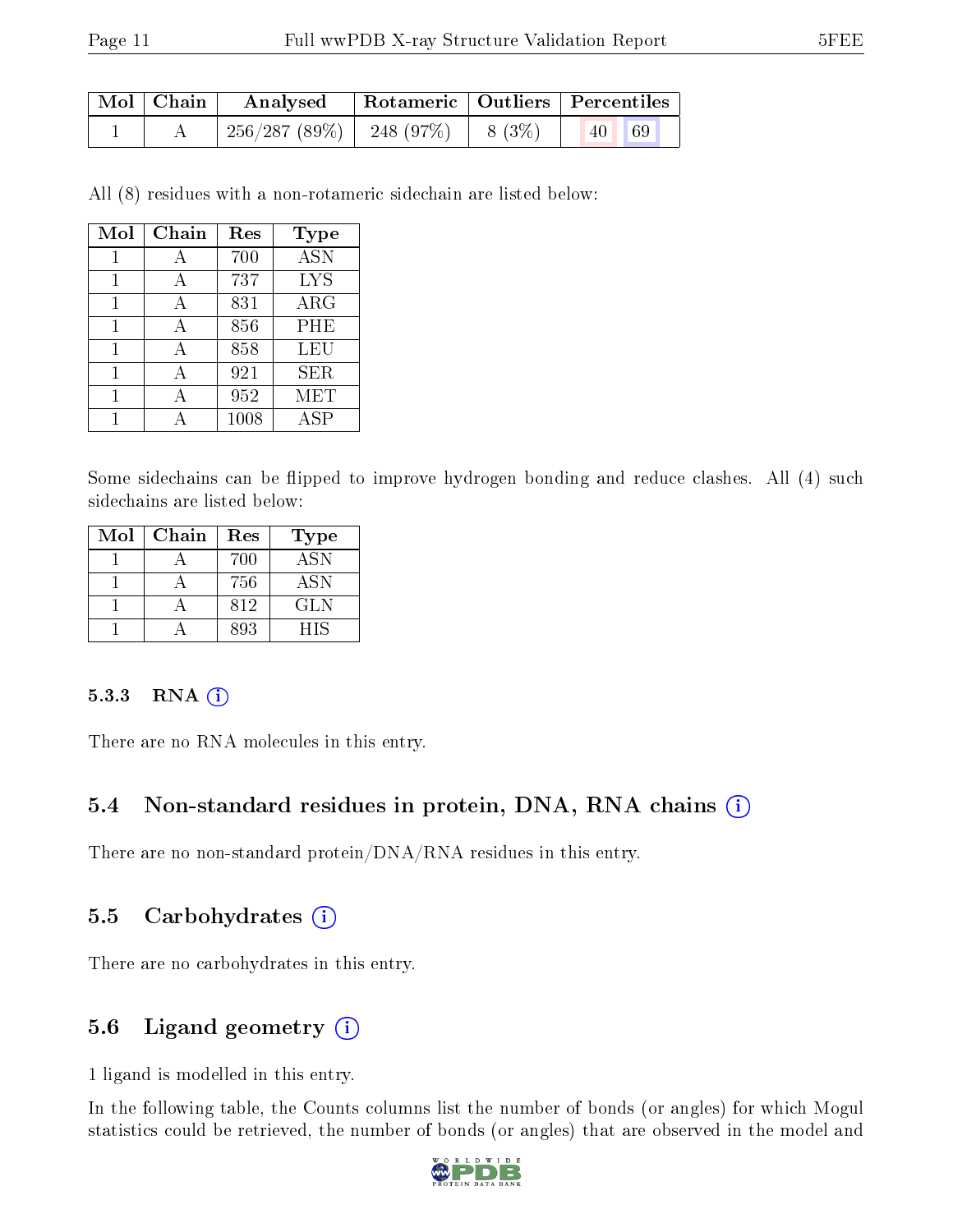the number of bonds (or angles) that are defined in the Chemical Component Dictionary. The Link column lists molecule types, if any, to which the group is linked. The Z score for a bond length (or angle) is the number of standard deviations the observed value is removed from the expected value. A bond length (or angle) with  $|Z| > 2$  is considered an outlier worth inspection. RMSZ is the root-mean-square of all Z scores of the bond lengths (or angles).

|   | Mol<br>Type |  |      | $\mid$ Chain $\mid$ Res |          |      |                    |          |      |                                  |  | Link |  | Bond lengths<br>Bond angles |  |  |  |
|---|-------------|--|------|-------------------------|----------|------|--------------------|----------|------|----------------------------------|--|------|--|-----------------------------|--|--|--|
|   |             |  |      |                         | Counts   |      | RMSZ   $\# Z  > 2$ |          |      | Counts   RMSZ $\vert \#  Z  > 2$ |  |      |  |                             |  |  |  |
| ↵ | 5X4         |  | .101 |                         | 30,37,37 | 0.83 |                    | 35,54,54 | 1.39 | 6 $(17%)$                        |  |      |  |                             |  |  |  |

In the following table, the Chirals column lists the number of chiral outliers, the number of chiral centers analysed, the number of these observed in the model and the number defined in the Chemical Component Dictionary. Similar counts are reported in the Torsion and Rings columns. '-' means no outliers of that kind were identified.

|     |                  |        | Mol   Type   Chain   Res   Link   Chirals   Torsions   Rings |  |
|-----|------------------|--------|--------------------------------------------------------------|--|
| 5X4 | $\frac{1101}{ }$ | $\sim$ | $0/16/35/35$   $0/4/4/4$                                     |  |

There are no bond length outliers.

All (6) bond angle outliers are listed below:

| Mol | Chain | Res  | Type | Atoms                                             |         | Observed $(°)$ | $\text{Ideal}({}^o)$ |
|-----|-------|------|------|---------------------------------------------------|---------|----------------|----------------------|
|     |       | 1101 | 5X4  | $C12-C11-N10$                                     | 3.32    | 123.22         | 115.92               |
| 2   |       | 1101 | 5X4  | $O22$ -C11-N10                                    | $-3.06$ | 116.72         | 123.71               |
|     |       | 1101 | 5X4  | $C14-C15-C16$                                     | $-2.81$ | 117.81         | 120.76               |
| 2   |       | 1101 | 5X4  | C13-C12-C21                                       | $-2.53$ | 116.24         | 119.24               |
| 2   |       | 1101 | 5X4  | O33-C30-N29                                       | $-2.16$ | 117.83         | 122.05               |
| റ   |       | 1101 | 5X4  | C <sub>14</sub> -C <sub>13</sub> -C <sub>12</sub> | 2.10    | 122.83         | 120.34               |

There are no chirality outliers.

There are no torsion outliers.

There are no ring outliers.

No monomer is involved in short contacts.

The following is a two-dimensional graphical depiction of Mogul quality analysis of bond lengths, bond angles, torsion angles, and ring geometry for all instances of the Ligand of Interest. In addition, ligands with molecular weight > 250 and outliers as shown on the validation Tables will also be included. For torsion angles, if less then 5% of the Mogul distribution of torsion angles is within 10 degrees of the torsion angle in question, then that torsion angle is considered an outlier. Any bond that is central to one or more torsion angles identified as an outlier by Mogul will be highlighted in the graph. For rings, the root-mean-square deviation (RMSD) between the ring in question and similar rings identified by Mogul is calculated over all ring torsion angles. If the average RMSD is greater than 60 degrees and the minimal RMSD between the ring in question and

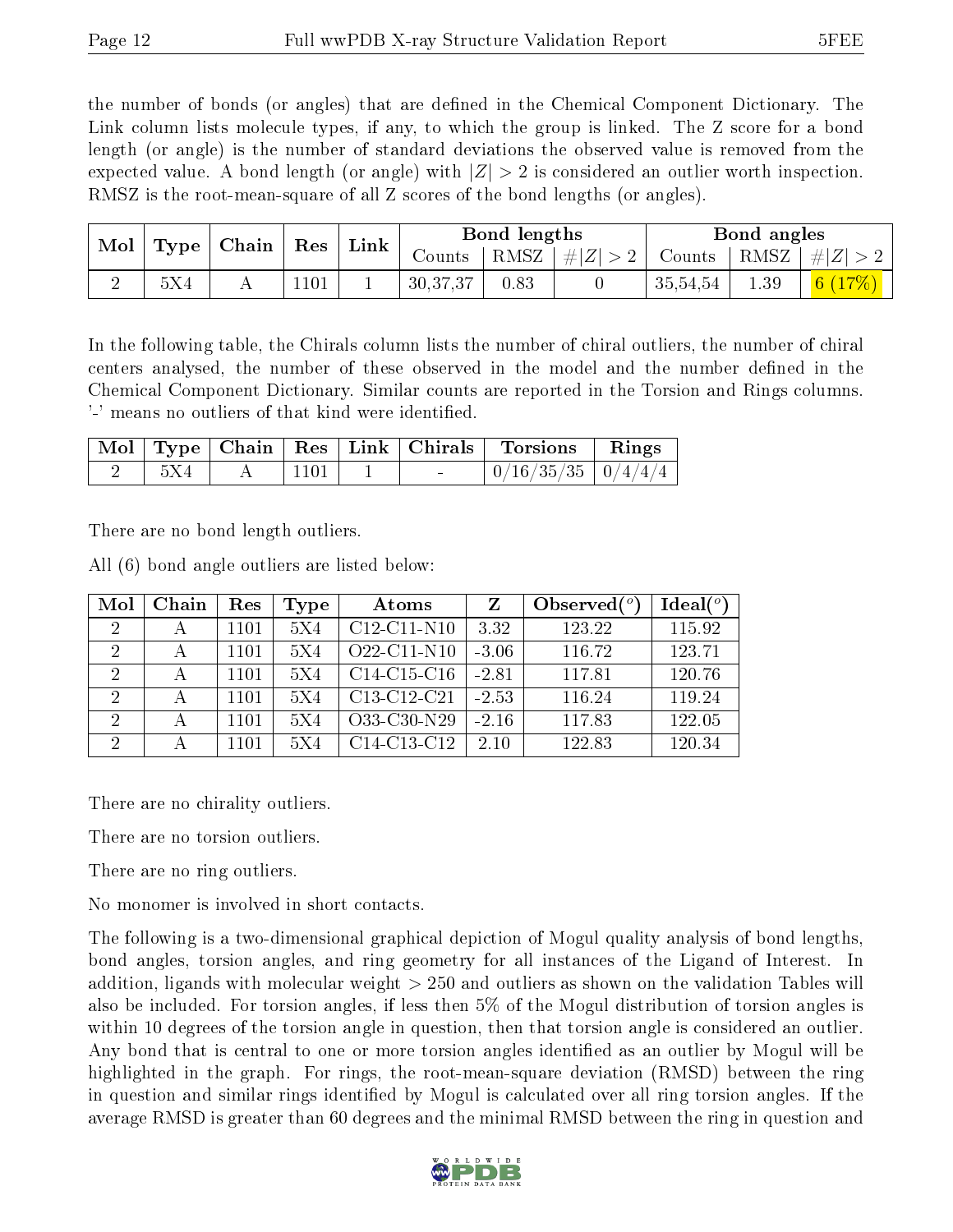any Mogul-identified rings is also greater than 60 degrees, then that ring is considered an outlier. The outliers are highlighted in purple. The color gray indicates Mogul did not find sufficient equivalents in the CSD to analyse the geometry.



#### 5.7 [O](https://www.wwpdb.org/validation/2017/XrayValidationReportHelp#nonstandard_residues_and_ligands)ther polymers  $(i)$

There are no such residues in this entry.

### 5.8 Polymer linkage issues (i)

There are no chain breaks in this entry.

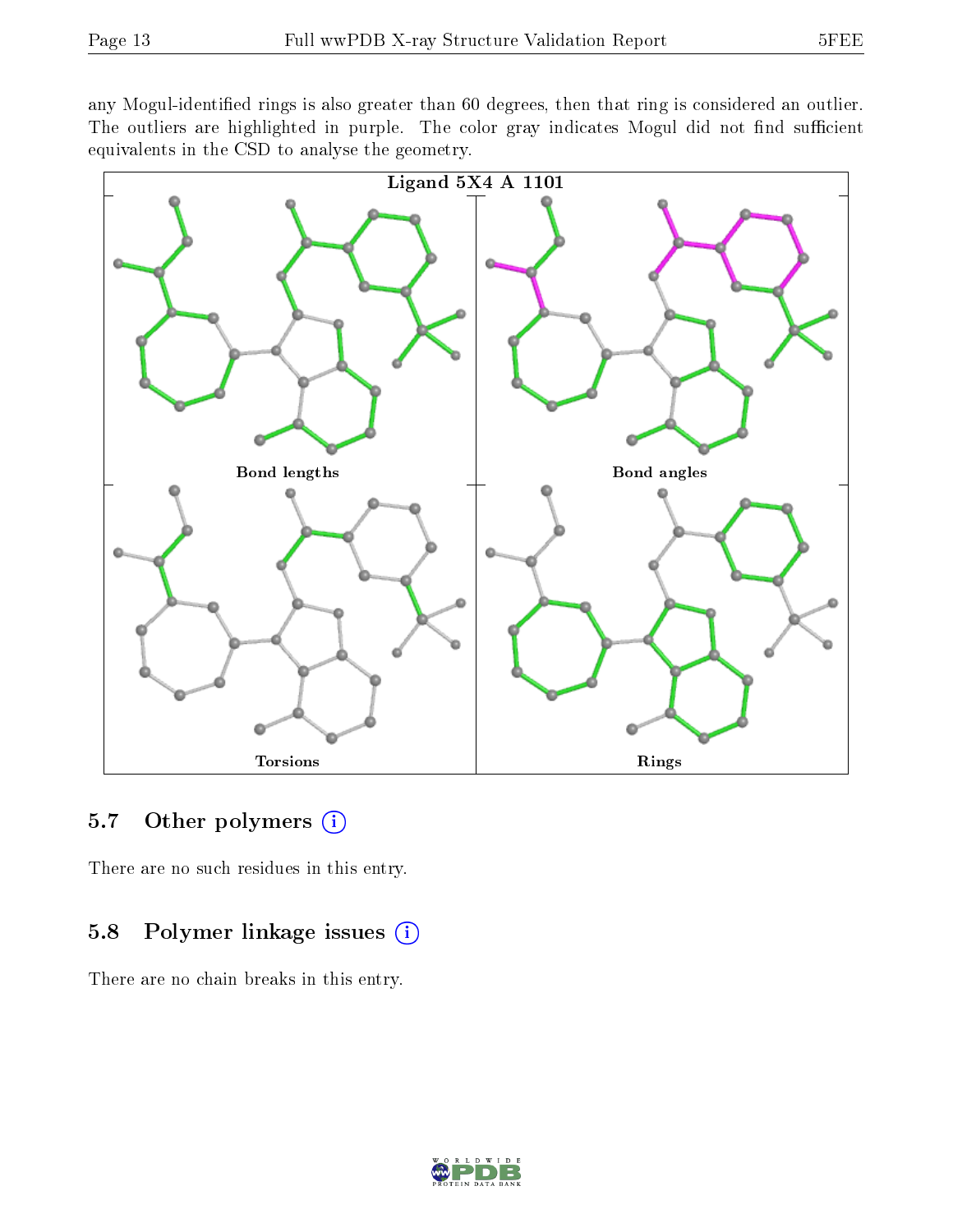## 6 Fit of model and data  $\left( \cdot \right)$

### 6.1 Protein, DNA and RNA chains (i)

In the following table, the column labelled  $#RSRZ>2'$  contains the number (and percentage) of RSRZ outliers, followed by percent RSRZ outliers for the chain as percentile scores relative to all X-ray entries and entries of similar resolution. The OWAB column contains the minimum, median,  $95<sup>th</sup>$  percentile and maximum values of the occupancy-weighted average B-factor per residue. The column labelled  $Q< 0.9$  lists the number of (and percentage) of residues with an average occupancy less than 0.9.

| $\mid$ Mol $\mid$ Chain | Analysed     | $^\shortparallel < \rm{RSRZ} >$ | $\rm \#RSRZ{>}2$ |  | $\rm{OWAB}(\AA^2)$ $\vert$ Q<0.9      |  |
|-------------------------|--------------|---------------------------------|------------------|--|---------------------------------------|--|
|                         | 287/328(87%) | 0.27                            |                  |  | 11 (3\%)   40   39   45, 69, 121, 167 |  |

All (11) RSRZ outliers are listed below:

| Mol | Chain        | Res | <b>Type</b> | <b>RSRZ</b> |
|-----|--------------|-----|-------------|-------------|
| 1   | A            | 871 | ALA         | 2.9         |
| 1   | A            | 918 | ILE         | 2.9         |
| 1   | A            | 869 | TYR         | 2.9         |
| 1   | A            | 716 | LYS         | 2.7         |
| 1   | A            | 868 | GLU         | 2.6         |
| 1   | A            | 717 | VAL         | 2.4         |
| 1   | $\mathbf{A}$ | 927 | LEU         | 2.3         |
| 1   | A            | 862 | LEU         | 2.3         |
| 1   | А            | 861 | LEU         | 2.2         |
| 1   | A            | 715 | ILE         | 2.0         |
|     |              | 870 | НIS         | 2.0         |

### 6.2 Non-standard residues in protein, DNA, RNA chains (i)

There are no non-standard protein/DNA/RNA residues in this entry.

#### 6.3 Carbohydrates (i)

There are no carbohydrates in this entry.

### 6.4 Ligands  $(i)$

In the following table, the Atoms column lists the number of modelled atoms in the group and the number defined in the chemical component dictionary. The B-factors column lists the minimum,